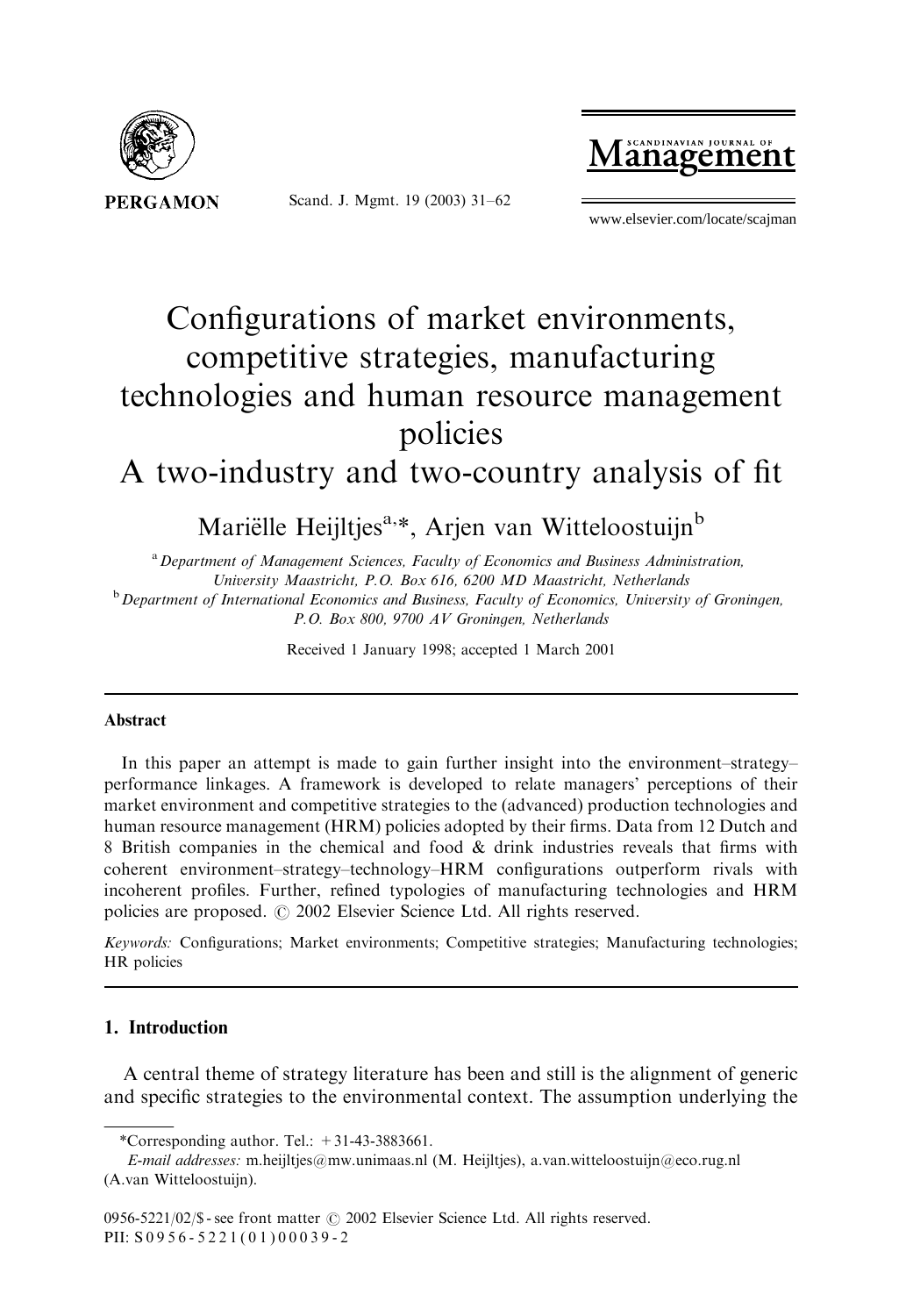great majority of these so-called contingency studies is that a fit between environment, strategy and structure has to be established if the organization is to perform effectively. Over the years this hypothesis has been supported by an innumerable number of empirical studies (e.g., Dess & Davis, 1984; Miller, 1988; Conant, Mokwa, & Rajan Varadarajan, 1990; Powell, 1992; Schroeder, Congden, & Gopinath, 1995; Ward, Bickford, & Keong Leong, 1996). Our main reason for adding another study to the impressive stock of existing research is that most alignment studies focus on a few elements of the environment–strategy–structure relationship only. Rarely have they addressed more than a single internal element at the functional strategy level (Zajac, Kraatz, & Bresser, 2000). Although there is a somewhat larger body of research in the 'gestalt' perspective that addresses configurations of mainly environmental, strategy and structural variables simultaneously (e.g., Miller & Friesen, 1984; Chakravarthy, 1986; Roth, 1992), the focus in this tradition is not on the examination of the specifics of the underlying separate relationships. Since the effective implementation of strategy involves the alignment of many different elements, there is a need for multi-dimensional empirical studies that combine insights from fit as 'gestalt' and fit as matching perspectives (Venkatraman, 1989; Ward, Bickford, & Keong Leong, 1996).

The purpose of this study is therefore to explore empirically the relationship between elements of the market environment, competitive strategy and two functional strategies. Specifically, the present study incorporates manufacturing technology and human resource management (HRM) variables in the general environment–strategy–performance framework, and examines this 'fit' argument using a British–Dutch data set. The well-established contingency prediction is,then, that firms with coherent environment–strategy–technology–HRM configurations outperform their rivals whose profiles are incoherent. The current study thus provides a contribution to renewing the ''strategy–structure–performance paradigm'' (Galunic & Eisenhardt,1994) by: (i) applying a multi-variable and complex model of fit; (ii) taking account of multi-faceted and potentially reciprocal contingencies; and (iii) developing new concepts of co-alignment elements by proposing alternative typologies. The approach adopted in this paper consists of three broad steps. After discussing our chosen perspective on fit and briefly presenting the sample and methodology, we come to step 1, which consists of an empirical specification of the core variables; step 2 then builds on this specification and offers some propositions on the potential relationships between the variables; step 3 comprises a discussion of the results.

### 2. Different perspectives on fit

In order to study the fit between environmental, strategic and functional characteristics,'fit' itself first has to be conceptualized and its domain clearly defined (Venkatraman & Camillus,1984). In this paper fit is conceptualized in terms of its content rather than the actual processes of aligning environment, strategy and structure. Within the content-of-fit conceptualization three domains or perspectives